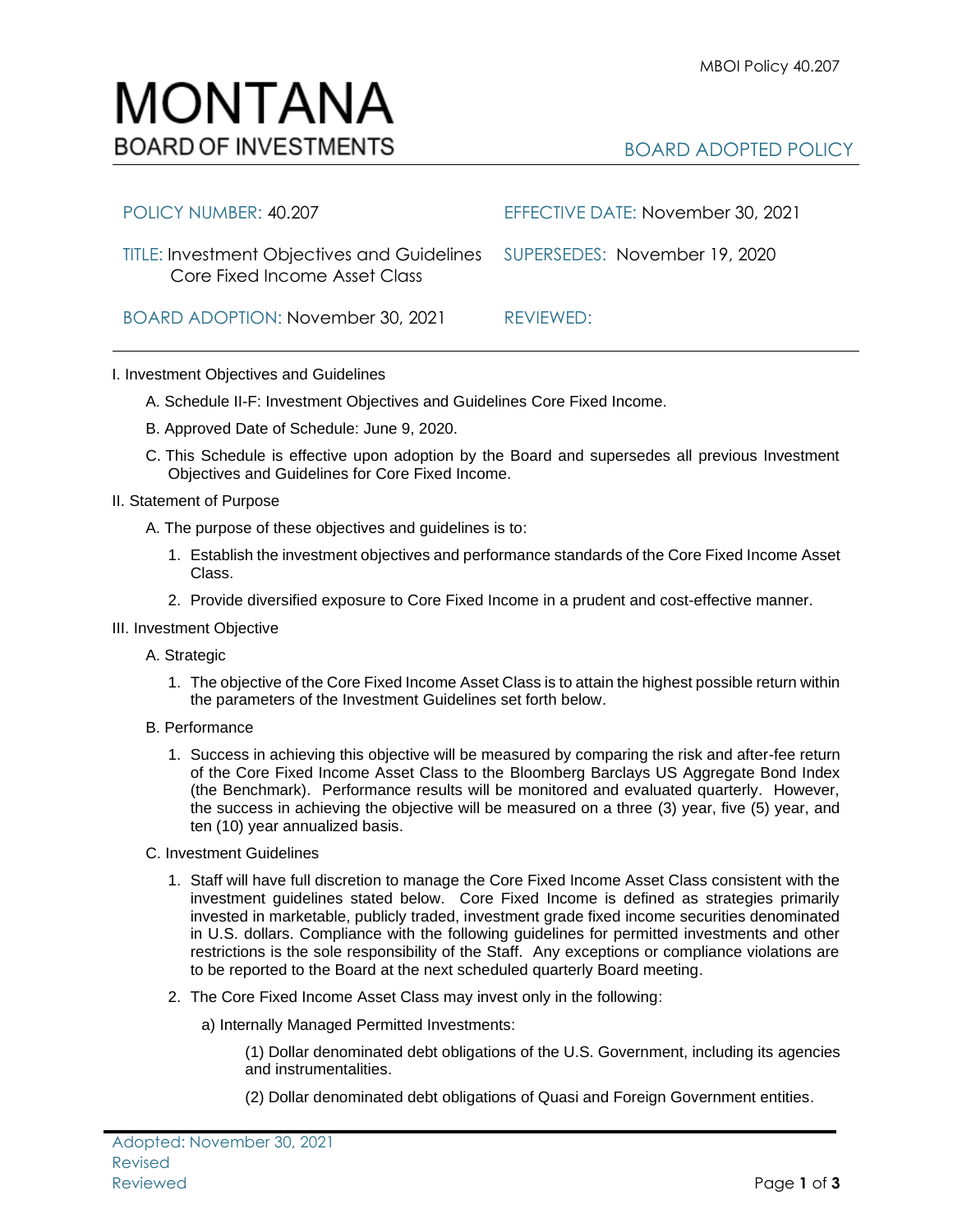(3) Dollar denominated debt obligations of domestic and foreign corporations.

(4) Dollar denominated securitized assets, including U.S. Agency mortgage backed and commercial mortgage-backed securities (MBS/CMBS), U.S. Agency collateralized mortgage obligations (CMO's) and asset backed securities (ABS).

(5) Dollar denominated Non-agency mortgage-backed securities (RMBS) and Nonagency commercial mortgage-backed securities (CMBS).

(6) Cash - either an investment in STIP, a vehicle available through the Custodian, or an SEC registered money market fund that is considered a "US Treasury" or "US Government" money market fund per the SEC regulations.

b) Other Internally Managed Restrictions:

(1) The average duration of any internally managed portfolio will be maintained in a range of + or – twenty percent (20%) of the Benchmark duration.

(2) A minimum of twenty percent (20%) of the Net Asset Value of any internally managed portfolio will be held in U.S. Government securities, including U.S. Treasuries, TIPS and Agency securities.

(3) Securities must be rated investment grade by at least two nationally recognized statistical rating organizations (NRSRO), with the exception of securities issued or guaranteed by agencies or instrumentalities of the U.S. Government. In the case of splitrated securities, the lower rating is used.

(4) Securities that drop below investment grade as defined above may be held to maturity, however any internally managed portfolio may not hold more than ten percent (10%) of its Net Asset Value in securities rated below investment grade.

(5) Securitized assets must be rated a minimum of the  $4<sup>th</sup>$  highest rating by any NRSRO at the time of purchase.

(a) Securitized assets that drop below the  $4<sup>th</sup>$  highest rating of any NRSRO may be held to maturity, however any internally managed portfolio may not hold more than five percent (5%) of its Net Asset Value in these securities.

(6) A maximum of ten percent (10%) of the Net Asset Value of any internally managed portfolio may be held in dollar denominated quasi and foreign government securities.

(7) A maximum of two times the Benchmark weight may be held in corporate securities in any internally managed portfolio.

(8) A maximum of two times the Benchmark weight in U.S. Agency MBS may be held in U.S. Agency MBS and CMO securities in any internally managed portfolio.

(a) A maximum of twenty percent (20%) of the Net Asset Value of any internally managed portfolio may be held in U.S. Agency CMO's

(9) A maximum of five percent (5%) of the Net Asset Value of any internally managed portfolio may be held in ABS.

(10) A maximum of ten percent (10%) of the Net Asset Value of any internally managed portfolio may be held in U.S. Agency and Non-Agency CMBS.

(11) A maximum of ten percent (10%) of the Net Asset Value of any internally managed portfolio may be held in non-agency RMBS.

(12) A maximum of three percent (3%) of the Net Asset Value of any internally managed portfolio may be held in a single corporate parent issuer, foreign/quasi government issuer or securitized specific pool at the time of purchase.

(a) A maximum of four percent (4%) of the Net Asset Value of any internally